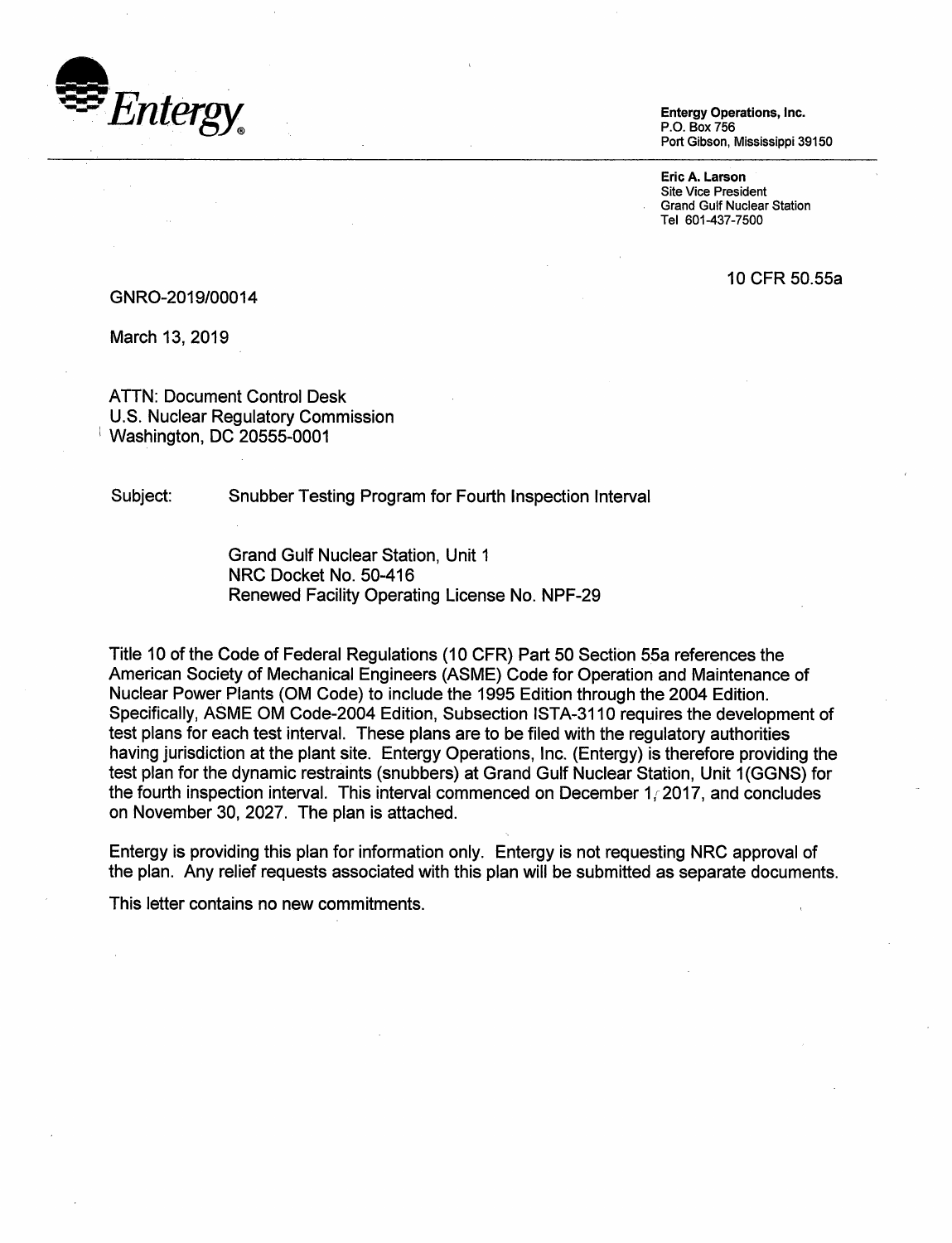GNR0-2019/00014 Page 2 of 2

Should you have any questions concerning the content of this letter, please contact Douglas A. Neve, Manager Regulatory Assurance, at 601-437-2103.

Respectfully,

Ô

Eric A. Larson

EAL/rws

Enclosure: Snubber Examination, Testing, and Service Life Monitoring Program Plan, 10 Year Inservice Test Interval

cc: NRC Region IV, Regional Administrator NRC Senior Resident Inspector, Grand Gulf Nuclear Station NRC Project Manager, Grand Gulf Nuclear Station State Health Officer, Mississippi Department of Health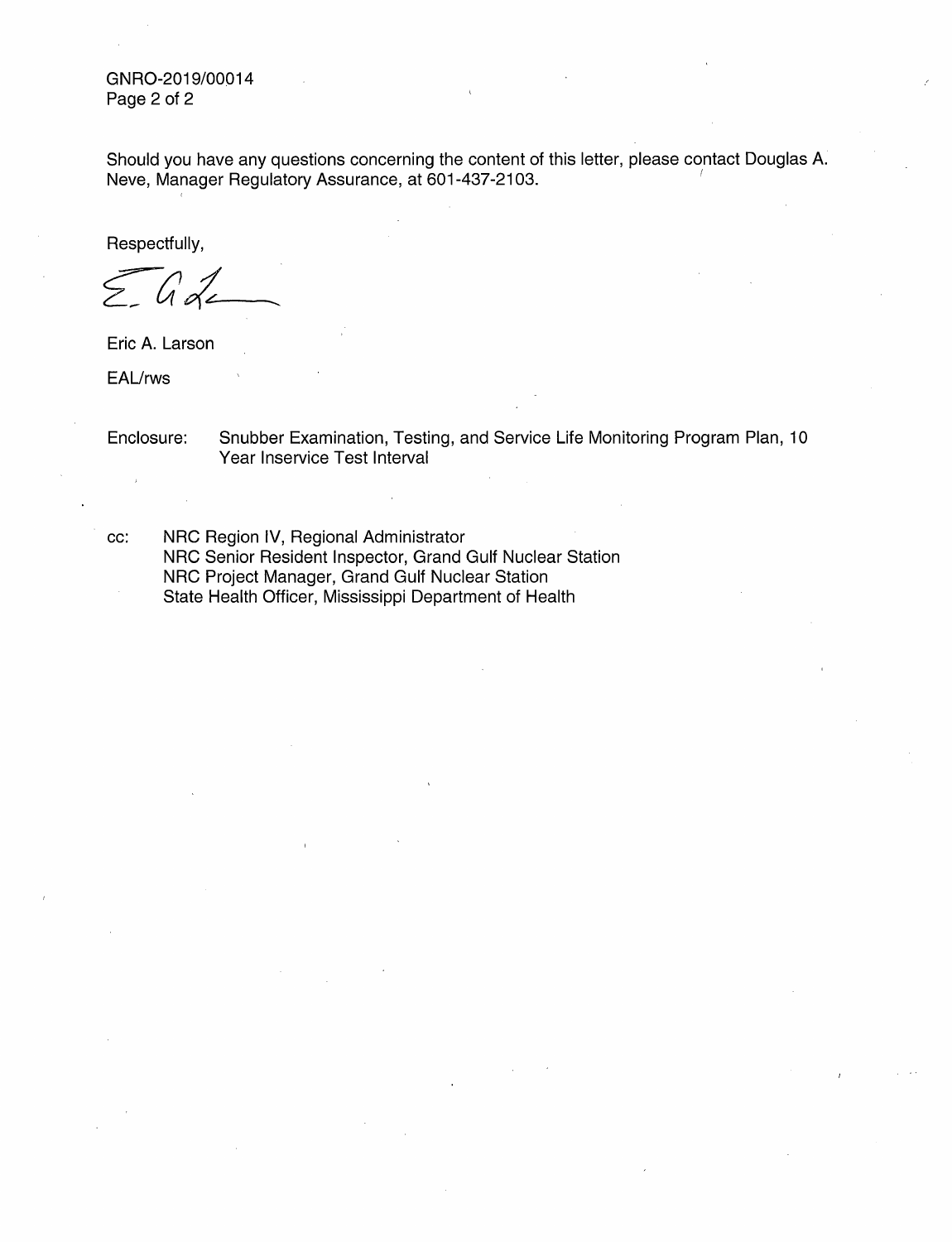# Enclosure

GNR0-2019/00014 Snubber Examination, Testing, and Service Life Monitoring Program Plan 10 Vear lnservice Test Interval

(9 pages)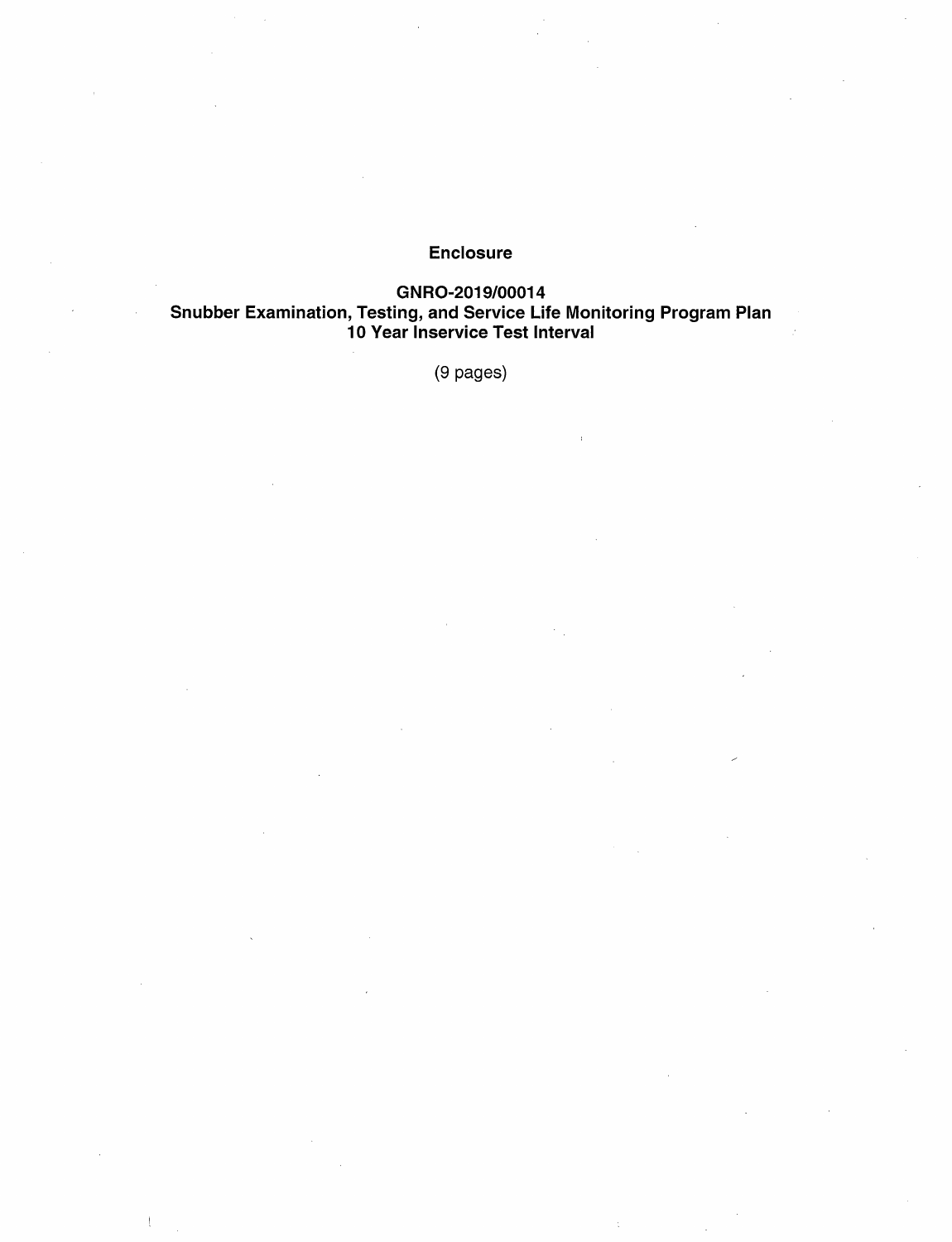# SNUBBER EXAMINATION, TESTING, AND SERVICE LIFE MOINITORING PROGRAM PLAN

# 10-YEAR INSERVICE TEST INTERVAL

# ENTERGY OPERATIONS, INC. GRAND GULF NUCLEAR STATION

Unit 1

Fourth Inservice Testing Interval Beginning December 1, 2017-Ending November 30, 2027

# Grand Gulf Nuclear Station 7003 Bald Hill Rd Port Gibson, MS 39150

USNRC DOCKET NO.: 50-416

# FACILITY OPERATING LICENSE NO.: NPF-29

COMMERCIAL OPERATION DATE: July 1st, 1985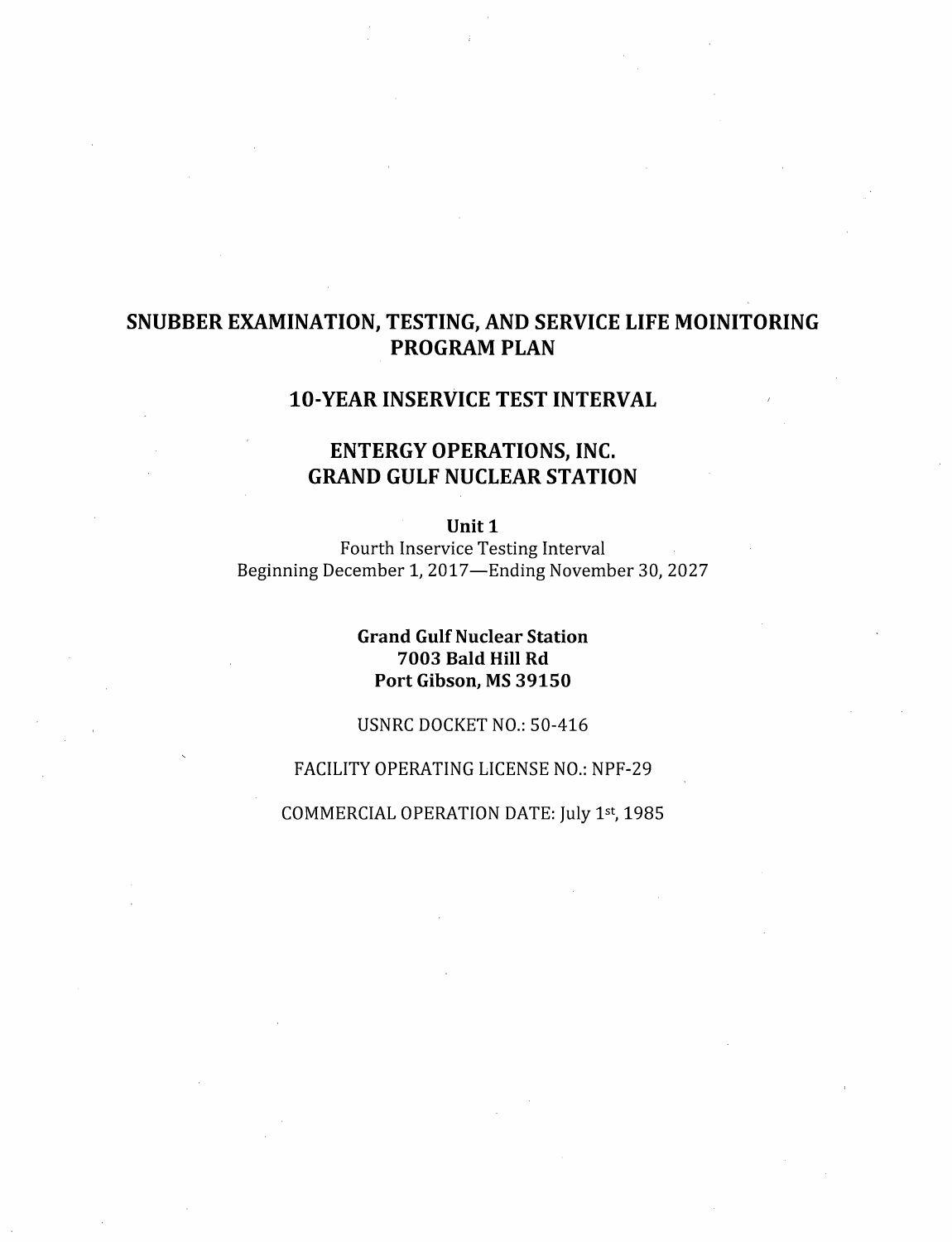# **Revision Log**

| Rev.<br>No.  | Rev.<br><b>Description</b>                                           | Prepared<br>By:     | Date:      | <b>Reviewed</b><br>By: | Date:       | <b>Approved</b><br>By: | Date:       |
|--------------|----------------------------------------------------------------------|---------------------|------------|------------------------|-------------|------------------------|-------------|
| $\mathbf{0}$ | 10-Year<br>Interval<br>Snubber<br>Program,<br>Updated and<br>Revised | William<br>Fontenot | 9 Jan 2019 | Daniel<br>Hearding     | 24 Jan 2019 | Greg<br>Phillips       | 13 Feb 2019 |
|              |                                                                      |                     |            |                        |             |                        |             |
|              |                                                                      |                     |            |                        |             |                        |             |
|              |                                                                      |                     |            |                        |             |                        |             |
|              |                                                                      |                     |            |                        |             |                        |             |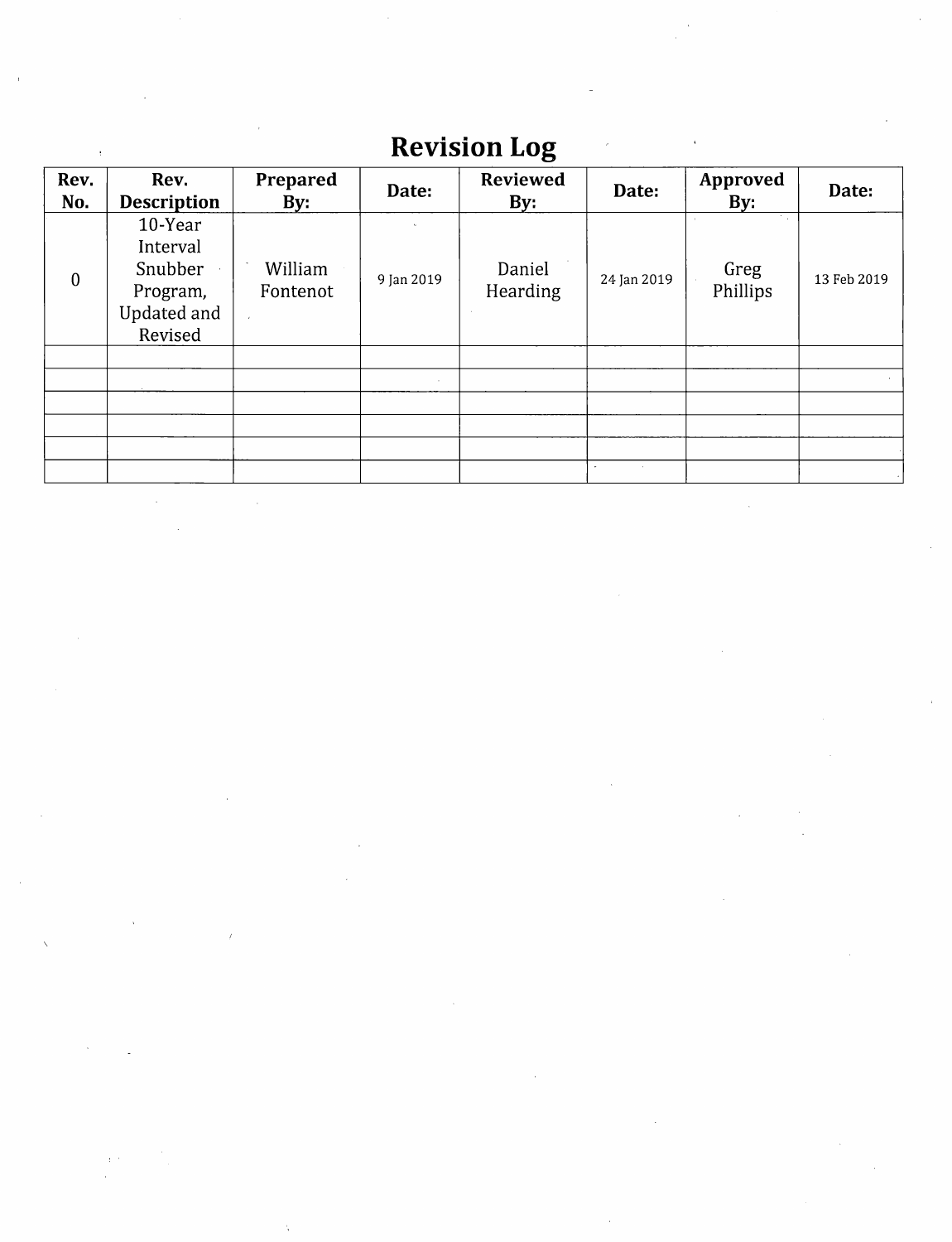# TABLE OF CONTENTS

| <b>SECTION</b> |                                                                  | <b>PAGE</b> |
|----------------|------------------------------------------------------------------|-------------|
| 1.0            |                                                                  |             |
| 2.0            | EXAMINATION, TESTING, AND SERVICE LIFE MONITORING REQUIREMENTS 2 |             |
| 3.0            |                                                                  |             |
| 4.0            |                                                                  |             |
| 5.0            | EXAMINATION, TESTING, AND SERVICE LIFE MONITORING EVALUATION 4   |             |
| 6.0            |                                                                  |             |
| 7.0            |                                                                  |             |
| 8.0            |                                                                  |             |
| 9.0            |                                                                  |             |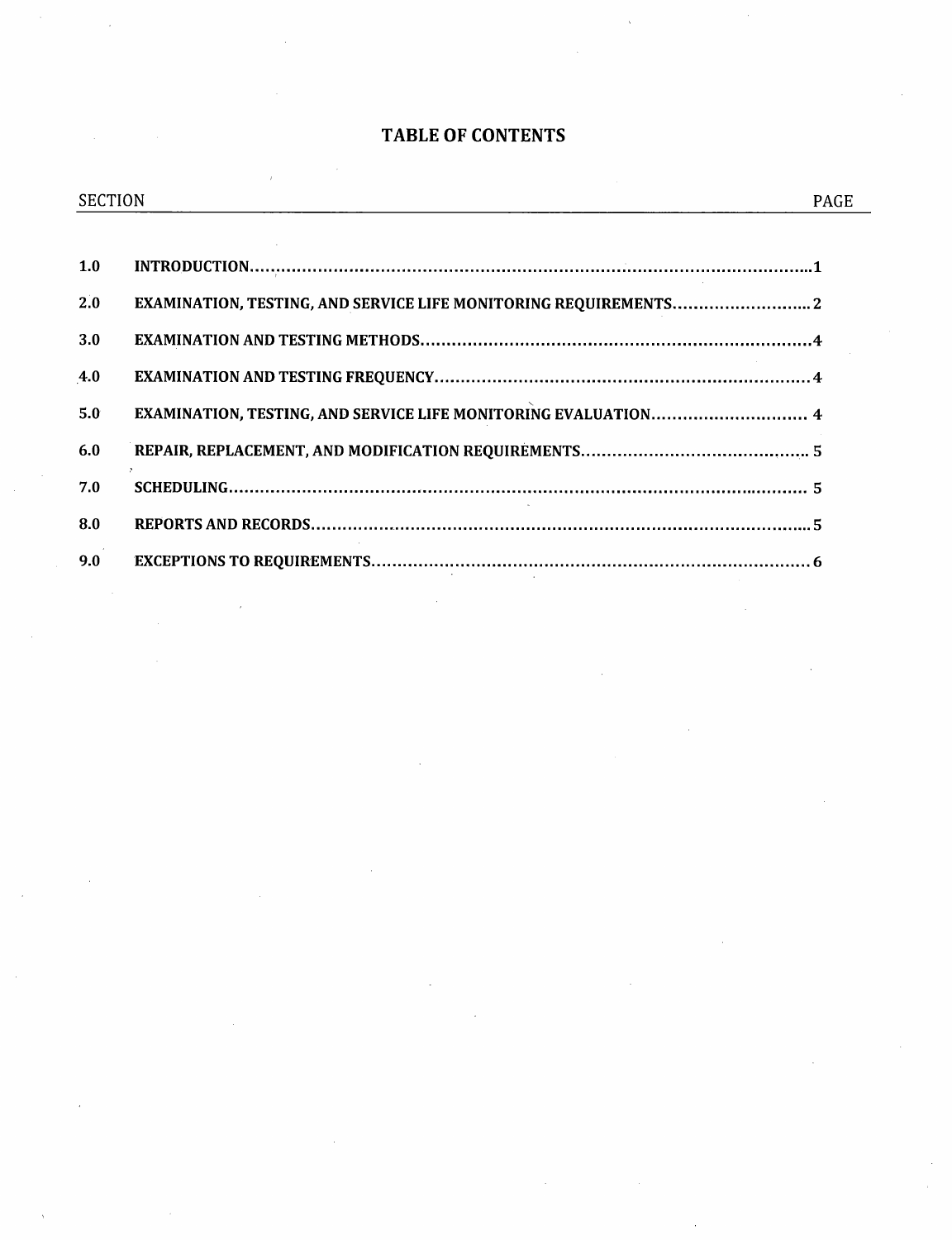## **1.0 INTRODUCTION**

#### 1.1 Purpose:

To provide the test plan for maintaining the operational readiness of those dynamics restraints (snubbers) whose specific functions are required to ensure the integrity of the reactor coolant pressure boundary and safety-related systems.

#### 1.2 Scope:

This program applies to those snubbers classified as safety-related (those attached directly to safety class 1, 2, or 3 piping) as well as those classified as safety-significant (those attached to non-safety-related portions of systems but included in the safety-related stress analysis). The testing and examination of non-safety related snubbers may occur at the discretion of the Snubber Program Owner. The Master Snubber List consisting of the safety-related ahd safety-significant snubbers within the Snubber Program will be identified and controlled in the SnubbWorks . module of the IDDEAL software suite.

The examination, testing, and service life monitoring of snubbers at GGNS will be in accordance with the requirements of SEP-SNB-GGNS-001, *Grand Gulf Nuclear Station Snubber Program Section;* CEP-SNB-0001, *Dynamic Restraint (Snubber) Examination and Testing Program;* and EN-DC-333, *Dynamic Restraint{Snubber) Inspection Program.* 

Entergy is required to update the ASME Section OM, IST Program for GGNS once every ten years. Title 10 CFR 50.55a(f)(4) establishes the effective edition and addenda of the American Society of Mechanical Engineers (ASME) Code to be used by licensees for performing inservice tests of components (including dynamic restraints). Paragraph  $50.55a(f)(4)(ii)$  requires the use of the latest edition and addenda of the ASME OM Code that has been incorporated by 10 CRF 50.55a(a) 12 months before the start of the 120-month inspection interval. This is considered the Code of Record. The code that will be used during this interval is ASME OM Code 2004 Edition through 2006 Addenda with the limits and conditions contained in 10 CFR 50.55a(f)(2) and (3). This test plan satisfies the following subsections of the ASME OM Code:

- Subsection ISTA, *General Requirements*: ISTA-3110 establishes the general requirements for the scope of an Inservice Test Plan.
- Subsection ISTD, *Preservice and Inservice Examination and Testing of Dynamic Restraints (Snubbers) in Light-Water Reactor Nuclear Power Plants:* '\ ISTD establishes the requirements for preservice and inservice examination, testing, and service life monitoring of Dynamic Restraints (Snubbers) in light-water reactor nuclear power plants.

#### 1.3 Discussion:

The GGNS Snubber Program Interval is coincident with the GGNS IST Program Interval. Revision <sup>O</sup> of this document was issued for the Fourth Snubber Program Interval beginning on December 1, 2017 and ending on November 30, 2027. Table 1 below gives a listing of the historical and current Snubber Program Interval dates.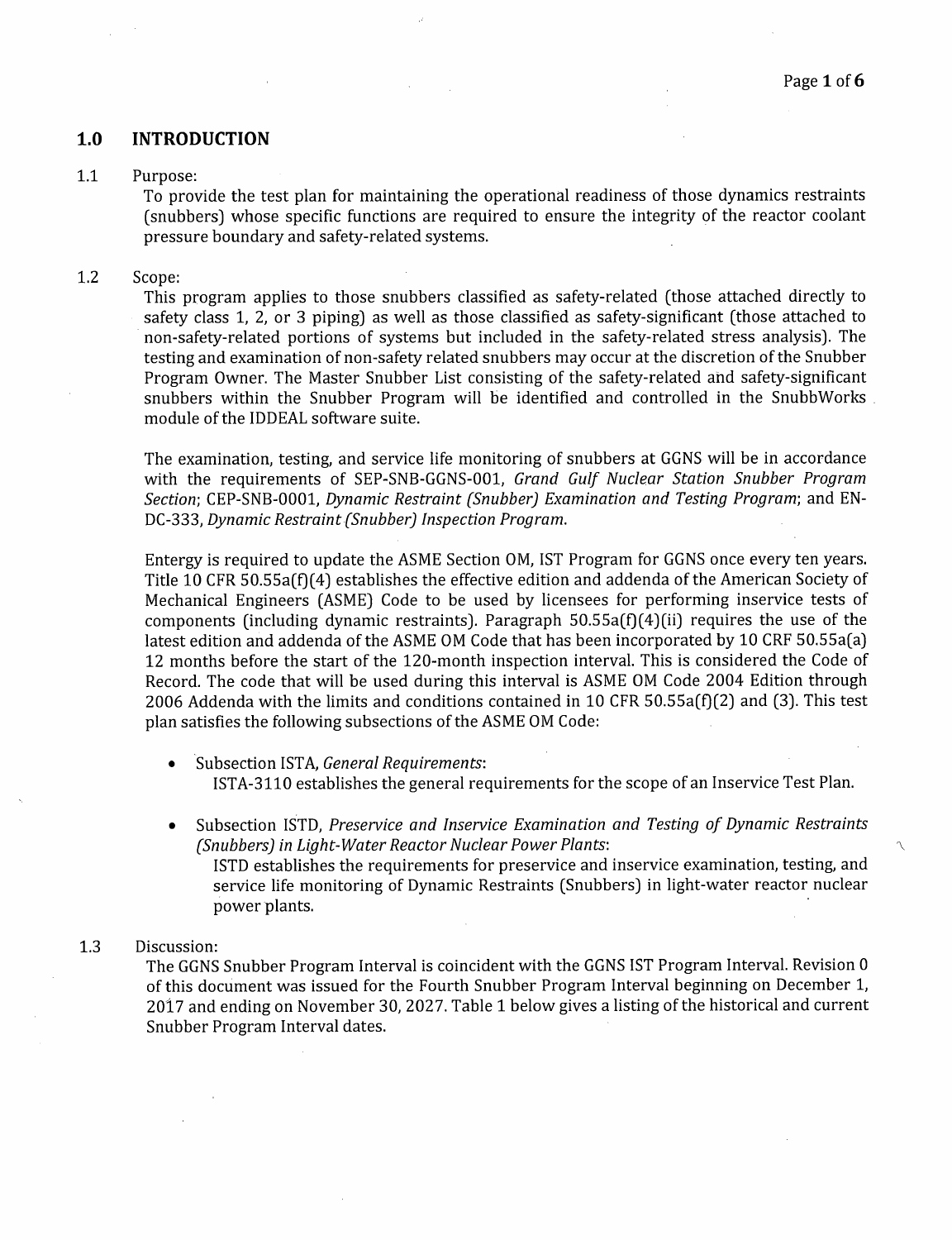| <b>Interval</b> | <b>Start Date</b> | <b>End Date</b>   | <b>Comment</b>                                                                               |
|-----------------|-------------------|-------------------|----------------------------------------------------------------------------------------------|
| First           | July 1, 1985      | June 1, 1997      | Interval Extended.<br>Reference GNRI 96-<br>00244 and GNRI 94-<br>00184.                     |
| Second          | June 2, 1997      | May 30, 2008      | Interval Extended per<br>$IWA-2430(c)(1)$ and<br>CNRI-2007-00004<br>and CNRO-2007-<br>00009. |
| Third           | May 31, 2008      | November 30, 2017 | Interval Extended six<br>months per IWA-<br>$2430(c)(1)$ and IWA-<br>2430(c)(3)              |
| Fourth          | December 1, 2017  | November 30, 2027 |                                                                                              |

**Table 1: Historical and Current Snubber Program Interval Dates** 

## **2.0 EXAMINATION, TESTING, AND SERVICE LIFE MONITORING REQUIREMENTS**

#### 2.1 General:

Visual Examinations, Operational Readiness (Functional) Testing, and Service Life Monitoring requirements will be performed to the extent specified within SEP-SNB-GGNS-001 and implementing procedures referenced therein.

#### 2.2 Defined Test Plan Groups:

GGNS is implementing the 10% sampling plan per ISTD-5300 for Operational Readiness Testing. A 10% sample from each Defined Test Plan Group (DTPG) will be functionally tested each outage. The 10% sample selection is a random and, as practicable, representative snubber sample from each DTPG. A test plan shall be selected for each DTPG before the scheduled testing begins. The method of determining DTPGs is performed in accordance with ISTD-5250. The test plan for each DTPG shall be used throughout the refueling outage along with any Failure Mode Groups (FMGs) derived from it. The sample may also be selected from snubbers concurrently scheduled for activities related to service life monitoring. Table 2 below gives a listing of the DTPGs used by GGNS.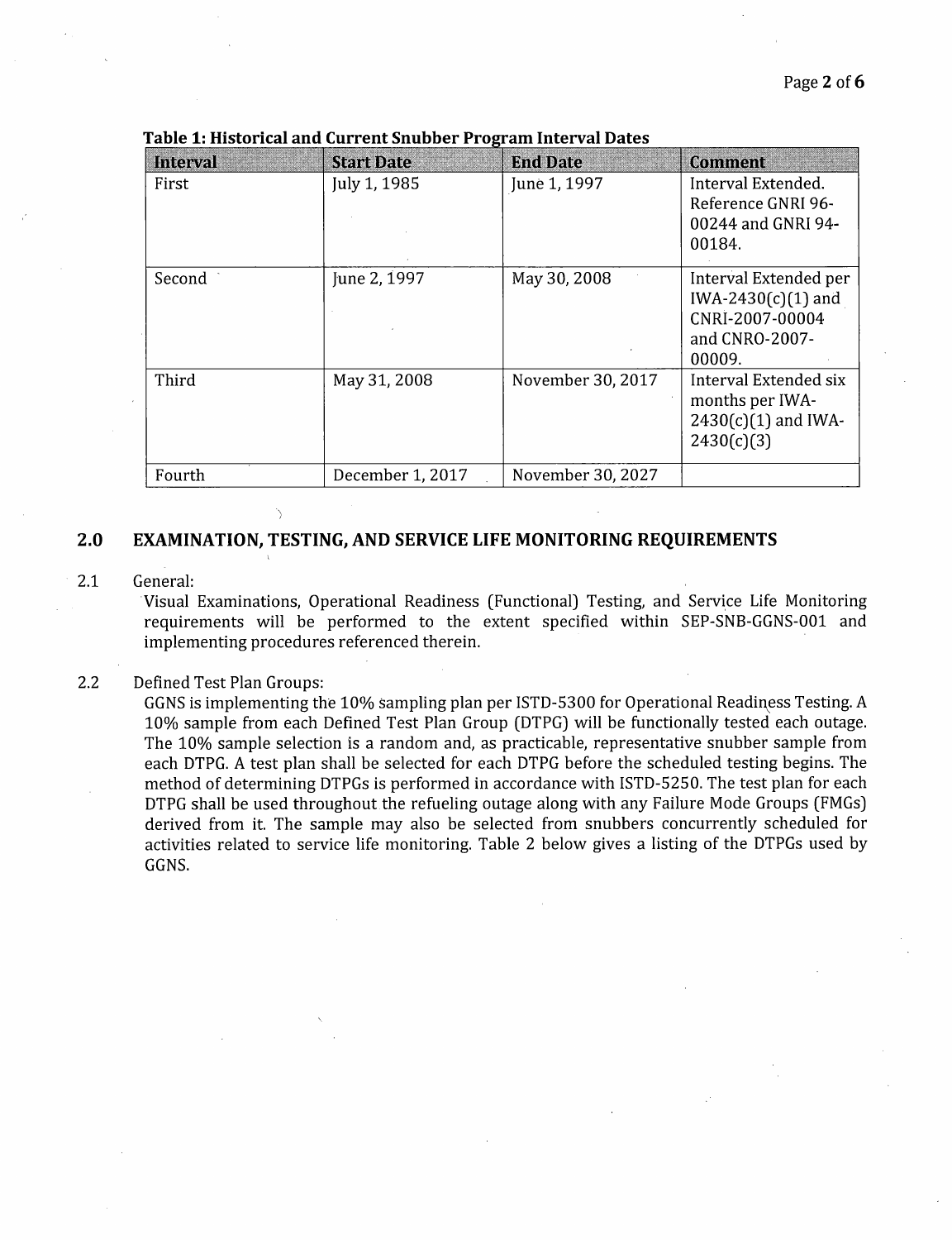| <b>DTPG</b> | Type                | <b>Safety-Related Plus</b><br><b>Safety-Significant</b><br><b>Population</b> | <b>Total Required for</b><br><b>Functional Testing</b><br>$(10%$ Plan)* |
|-------------|---------------------|------------------------------------------------------------------------------|-------------------------------------------------------------------------|
| Group 1     | PSA 1/4 and PSA 1/2 | 109**                                                                        | $11^{\circ}$                                                            |
| Group 2     | PSA <sub>1</sub>    | 43                                                                           |                                                                         |
| Group 3     | PSA <sub>3</sub>    | 91                                                                           | 10                                                                      |
| Group 4     | <b>PSA 10</b>       | 130                                                                          | 13                                                                      |
| Group 5     | PSA 35 and PSA 100  | 86                                                                           |                                                                         |
| Group 6     | Lisega Hydraulics   | 59**                                                                         | h                                                                       |
| Group 7     | E-System Hydraulics | 76                                                                           |                                                                         |

Table 2: Categorization of Defined Test Plan Groups (DTPGs)

\*A conservative 10% sample size is determined by taking 10% of that group's program population and rounding up to the nearest integer.

\*\*The population sizes for Group 1 and Group 6 can fluctuate from cycle to cycle. This is due to Lisega 301856-RFl and Lisega 301856- RF2 snubbers being swapped for PSA ¼ and PSA ½ snubbers, respectively. This particular swap is allowed by GGNS Standard GGN-DCS-06. This does not affect the total programmatic snubber population number.

#### 2.3 Systems Affected by the Snubber Program:

Table 3 below gives a list of the systems at GGNS that are affected by the Snubber Program (i.e., either safety-related or safety-significant snubber(s) are attached to some portion of the listed system).

| <b>System Designator</b> | <u> The Common Second Common Second Common Second Common Second Common Second Common Second Common Second Common Second</u><br><b>System Description</b> |  |
|--------------------------|----------------------------------------------------------------------------------------------------------------------------------------------------------|--|
| <b>B21</b>               | Nuclear Boiler                                                                                                                                           |  |
| <b>B33</b>               | <b>Reactor Recirculation</b>                                                                                                                             |  |
| C <sub>41</sub>          | <b>Standby Liquid Control</b>                                                                                                                            |  |
| E12                      | Residual Heat Removal                                                                                                                                    |  |
| E21                      | Low Pressure Core Spray                                                                                                                                  |  |
| E22                      | <b>High Pressure Core Spray</b>                                                                                                                          |  |
| E31                      | <b>Leak Detection</b>                                                                                                                                    |  |
| E32                      | <b>MSIV Leakage Control</b>                                                                                                                              |  |
| E38                      | Feedwater Leakage Control                                                                                                                                |  |
| E51                      | <b>Reactor Core Isolation Cooling</b>                                                                                                                    |  |
| E61                      | Combustible Gas Control                                                                                                                                  |  |
| G33                      | Reactor Water Cleanup                                                                                                                                    |  |
| G41                      | Fuel Pool Cooling and Cleanup                                                                                                                            |  |
| N21                      | Feedwater                                                                                                                                                |  |
| P41                      | <b>Standby Service Water</b>                                                                                                                             |  |

#### Table 3: Systems Affected by the Snubber Program

#### 2.4 Service Life Monitoring General Requirements:

The GGNS Service Life Monitoring (SLM) Program includes the entire safety-related and safetysignificant snubber population. This program establishes an initial service life for each installed snubber and is evaluated once per cycle. Adjustments to the service life, examination, and testing frequencies are based upon the evaluation results. SLM at GGNS shall be in accordance with site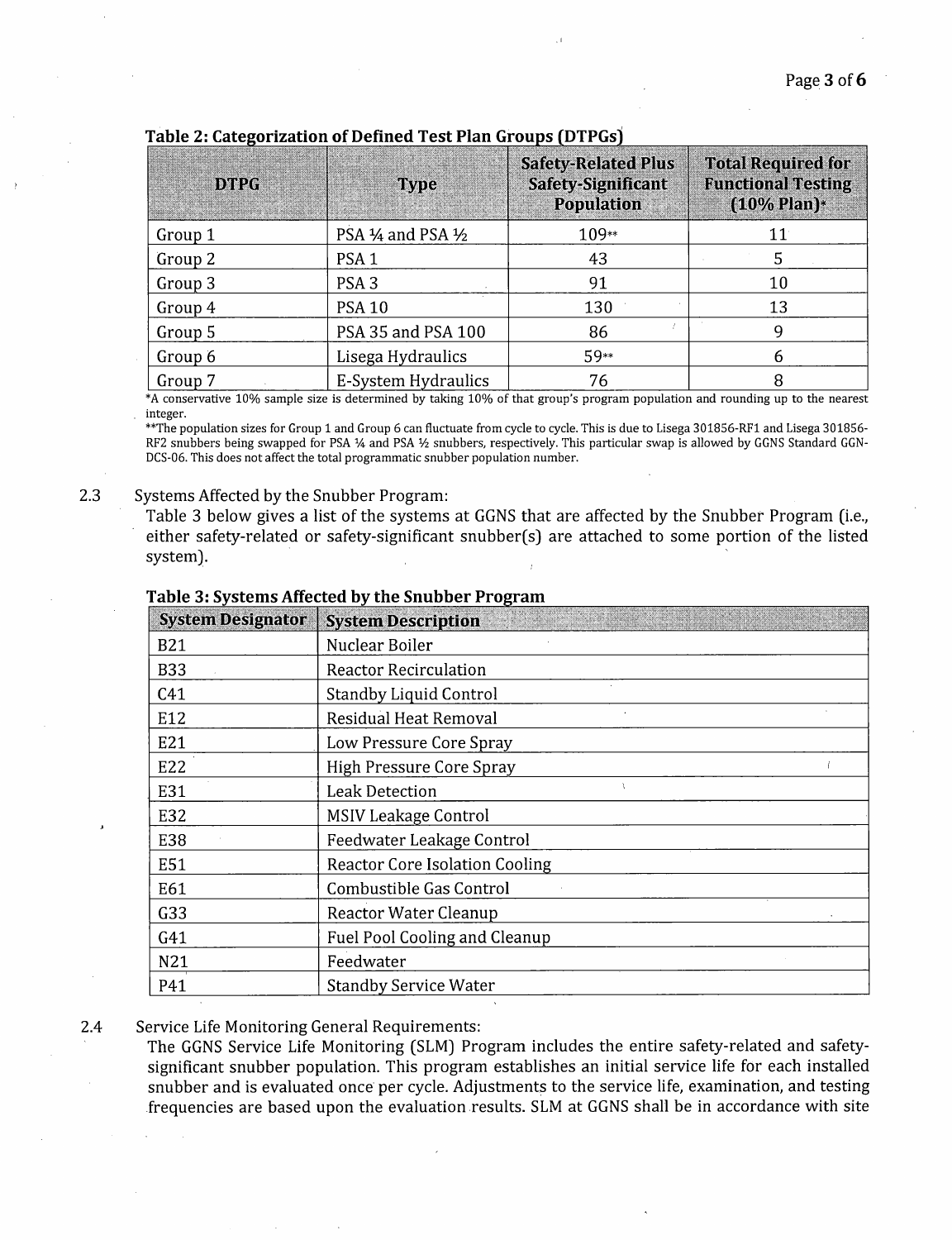procedure 17-S-05-12, *Snubber Service Life Program* and ISTD-6200 to ensure that service life is not exceeded.

## **3.0 EXAMINATION AND TESTING METHODS**

3.1 Visual Examination Methods:

GGNS implements the VT-3 method, as described in ASME Section XI, IWA-2213, to examine snubbers. The extent of examination boundary is the snubber from pin-to-pin, inclusive. The snubber visual examination program is described in· GGNS procedure 06-ME-1000-V-0001, *Snubber Visual Examination.* Visual examinations will be performed by individuals qualified in accordance with the GGNS Quality Assurance Program.

3.2 Operational Readiness Testing Methods: GGNS will implement the Snubber Operational Readiness (Functional) Testing Program with adherence to site procedure 06-ME-1000-R-0002, *Snubber Function Test.* Functional tests will be performed to the standard required in SEP-SNB-GGNS-001, CEP-SNB~0001, and ISTD-5000.

# **4.0 EXAMINATION AND TESTING FREQUENCY**

4.1 Visual Examination Frequency:

Frequency of snubber visual examination will be determined using approved ASME OM Code Case OMN-13 as well as ISTD-4250 and SEP-SNB-GGNS-001. In addition to the examination frequency prescribed in OMN-13, a pre-removal examination will be performed before each snubber is removed (for testing, rebuilding, regreasing, etc.), and a post-installation examination will performed after each snubber is installed.

4.2 Operational Readiness Testing Frequency: GGNS will perform Operational Readiness Testing each outage. As required by ISTD-5240, testing will begin no earlier than 60 days prior to the start of a refueling outage. In addition to periodic testing, snubbers that are new, rebuilt, or modified will be functionally tested in accordance with the requirements of SEP-SNB-GGNS-001, CEP-SNB-0001, and ISTD-5100.

## **5.0 EXAMINATIONS, TESTING, AND SERVICE LIFE MONITORING EVALUATION**

5.1 Visual Examination Evaluation: Snubbers determined to be unacceptable per the requirements of procedure 06-ME-1000-V-0001 during visual examination shall be functionally tested to determine operability.

5.2 Functional Testing Evaluation:

Should a snubber fail to meet its test requirements the snubber shall be evaluated to determine the cause of the failure. The evaluation shall include a review of information related to other failed snubbers found during the refueling outage. The evaluation results shall be used, as applicable, to determine FMGs to which snubbers should be assigned. Additional justifying information should be used in assigning an FMG to a snubber with prior failures that were identified as unexplained or isolated. In addition to this, an expanded sampling from the affected DTPG will be utilized in the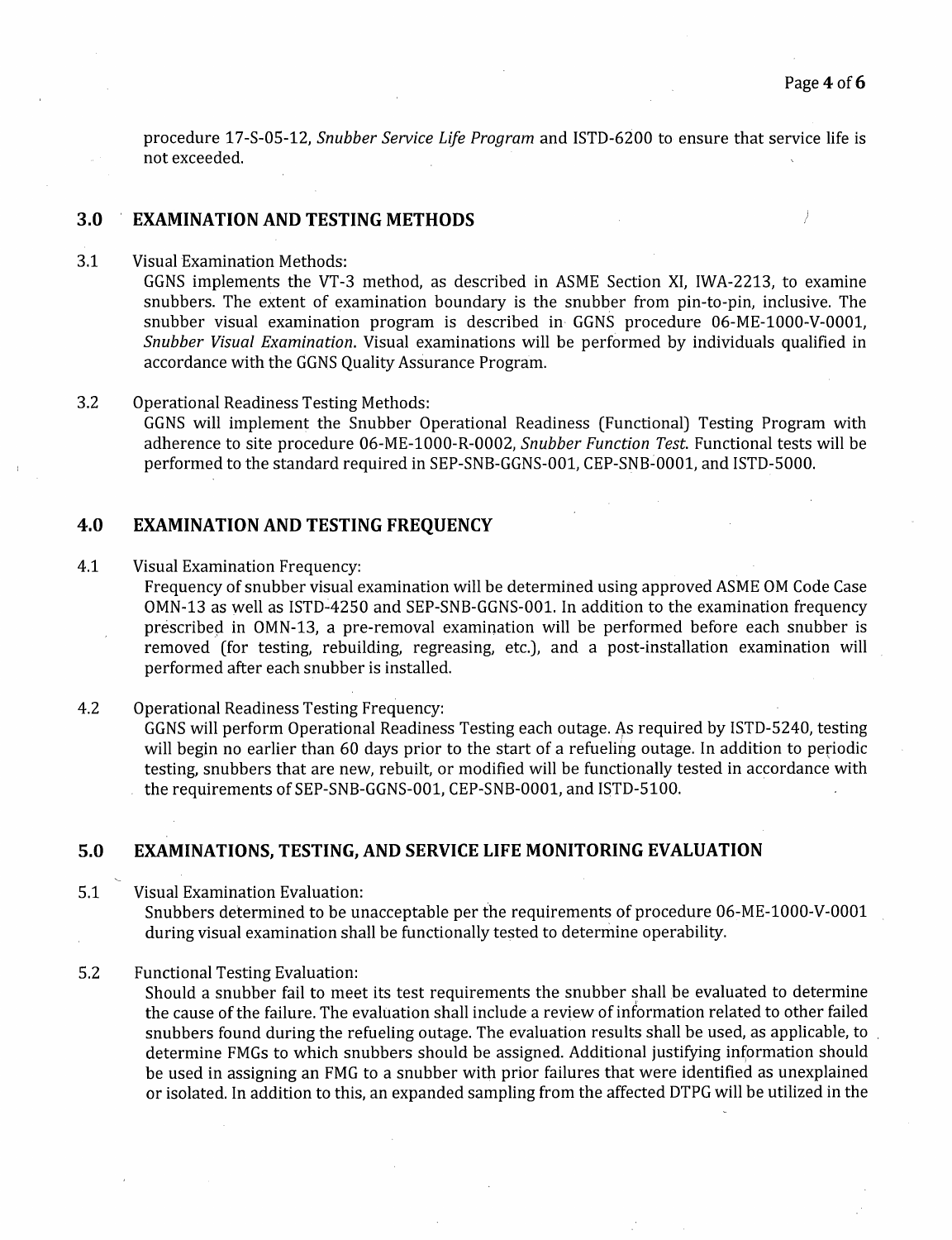event of a random sample test failure. Additional testing for a snubber failure is addressed in GGNS procedure 06-ME-1000-R-0002.

5.3 Service Life Monitoring Evaluation:

The service life of each installed snubber is evaluated once per fuel cycle. Adjustments to the service life examination and testing frequencies are based upon the evaluation results as well as manufacturer recommendations.

#### **6.0, REPAIR, REPLACEMENT, AND MODIFICATION REQUIREMENTS**

6.1 Repair, Replacement, and Modification: Repairs, replacements, and modifications performed on snubbers under this program conform, as applicable, to the requirements specified within the ASME Code Section XI, 2007 Edition through 2008 Addenda.

#### **7.0 SCHEDULING'**

 $\mathbf{V}$ 

7.1 Initial Scheduling:

Scheduling for snubber visual examinations, functional testing, and service life replacements will be initiated, tracked, and maintained by the Snubber Program Owner in accordance with CEP-SNB-0001, SEP-SNB-GGNS-001, and Subsection ISTD.

7.2 Expanded Scope Scheduling: The Snubber Program Owner will identify and track expanded sample plan examinations and tests as required by CEP-SNB-0001, SEP-SNB-GGNS-001, and Subsection ISTD.

## **8.0 REPORTS AND RECORDS**

- 8.1 Retention of Examination and Test Records: Reports and records for visual examinations and functional tests will be maintained for all program snubbers.
- 8.2 Retention of Repair and Replacement Records: Applicable records and reports required for repair and replacement activities will be maintained.
- 8.3 Retention of Service Life Records: Records of the service life of all Program Snubbers as well as associated installation and maintenance records will be maintained.

#### 8.4 Retention Program:

The above mentioned applicable records will be maintained in accordance with CEP-SNB-0001 and the Entergy Document and Records Management Program.